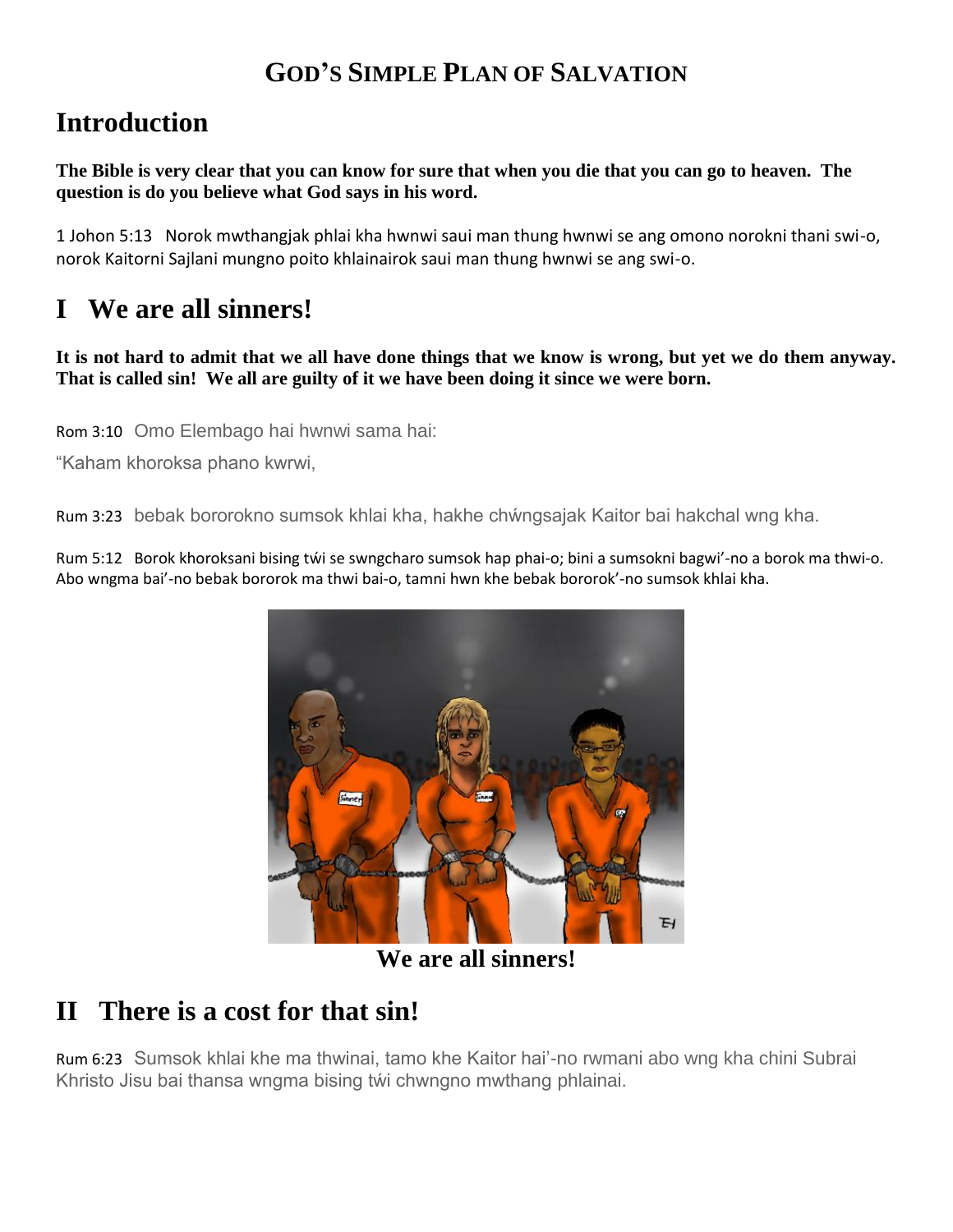PHUNUKJAKMANI 21:8 Tamo khe kirinairok, poito kwrwirok, selengmasingcha samung khlainairok, borok butharnairok, buitali-buitala wngnairok, dandabaji phunuknairok, takjak mwtaino khulumnairok tei bebak tatalrok hwn khe bórok hór bai gwndwkni liko ma tongnai, abo'-no tei uáisa thwimani." Jerusalem kwtal

PHUNUKJAKMANI 20:11-15 Ang aphuru achukthayung kuphur kotorma kaisano nuk kha, aro achugwi tongnainobo nuk kha. Ha bai nokha bini bwskangni khár kha, hakhe tei nukjak li ya.

12 Ang achukthayungni bwskango kwthwirokno, tamo kusu tamo kotor, jotono'-no Kaitorni bwskango bachajak nuk kha. Bijaprok pheheljak kha, ulo tei kangsa bijapbo pheheljak kha, abo wng kha Langma Bijap. Kwthwirok bórok samung khlaima tẃi'-no buj thumjak kha, bijaprogo swijak tongma tẃi'-no buj thumjak kha.#Dan 7.9-10.

13 Hakhe twijlang bini aroni kwthwirokno yapharwi rw kha. Kwthwirokni hani bugra bini ha-o tonmani kwthwirokno yapharwi rw kha. Hakhe jotono samung khlaima twi'-no buj thumjak kha.

14 Hakhe kwthwirokni hani bugra bini ha bai baksa hórni liko khiklaiwi rwjak kha. (O hórni liko khiklaijakmani abo'-no tei uáisa thwimani.)

15 Langma Bijabo bumung kwrwirok bórok hórni liko khiklaiwi rwjak kha.

#### **III Christ died for our sins.**

Rom 5:6 Chwng phan kwrwi wngwi tong phuru phano Khristo borok hamyarokni bagwi thwi kha, Kaitor chongmani a jora-o'-no thwi-o.

Rum 5:8 Tamo khe Kaitor chwngno bwswk se hamjak abo bo chwngno phunuk kha, tamni hwn khe chwng sumsok gwnang wngwi tong phuru Khristo chini bagwi thwi kha.

Rum 14:9 Kwthangroknibo kwthwiroknibo Subrai wngna bagwi Khristo thwi kha, hakhe thangwi bacha kha.

Rum 6:23 Sumsok khlai khe ma thwinai, tamo khe Kaitor hai'-no rwmani abo wng kha chini Subrai Khristo Jisu bai thansa wngma bising tẃi chwngno mwthang phlainai.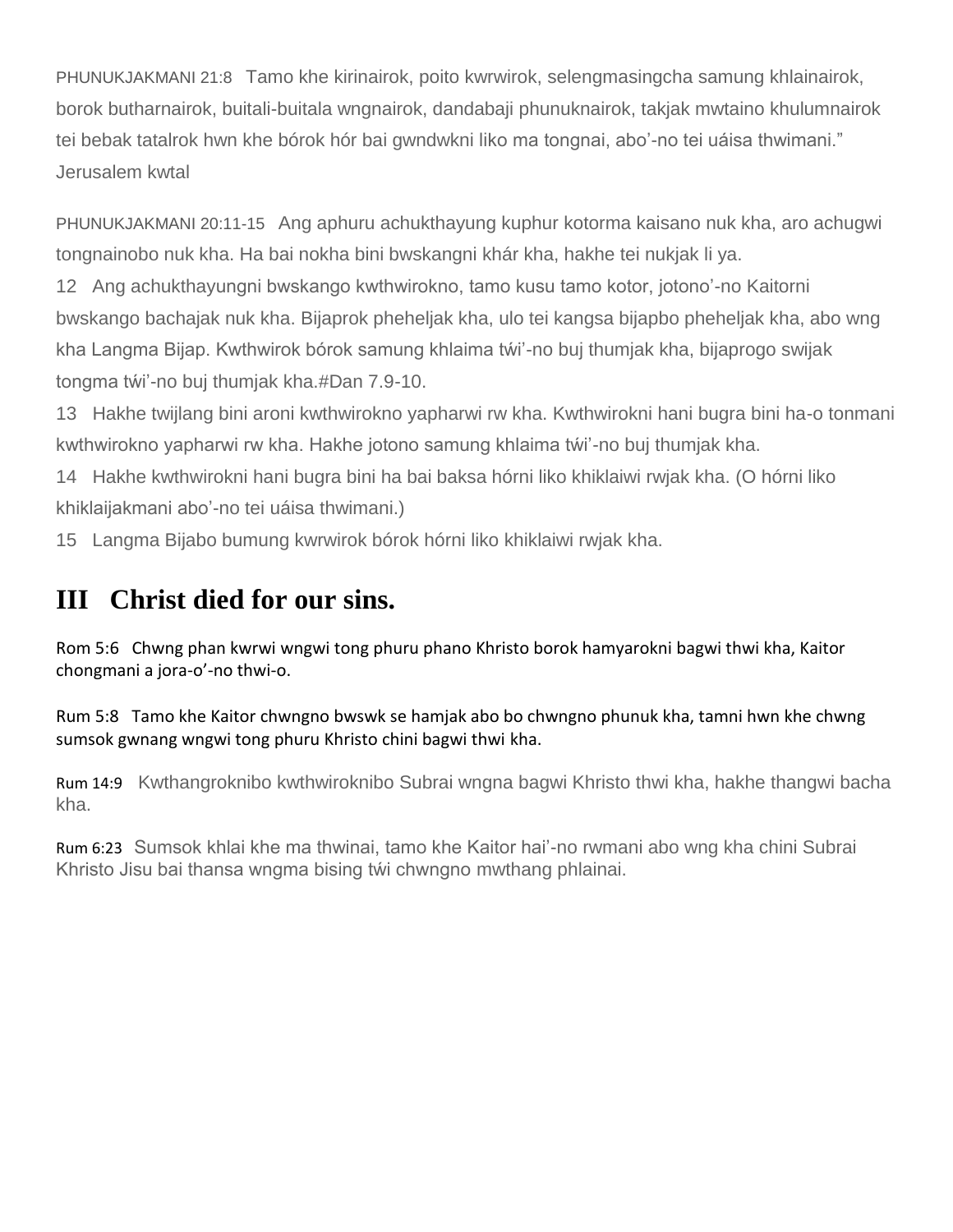

**Christ died for sinners!**

## **IV Salvation is a free gift, not by good works. You must take God's word for it, and trust Jesus alone!**

Salvation is trusting and receiving Jesus Christ as your Savior. It's trusting in the fact that Jesus Christ died on the cross of Calvary to pay for your sins! It's realizing there is absolutely nothing whatsoever you can do to save yourself and *completely* trusting in Jesus Christ to save you! It's not any church that saves. It's not any baptism, not good works, not sacraments, not repenting, not praying through, not living a good life — IT'S NOT ANYTHING YOU CAN DO!

Samung 4:12 "Bini bising tẃi simi se bororok mwthangjaknai, tamni hwn khe chwng mwthangjakna tẃi khe Kaitor o swngcharo bororokni thani bini mung simi se rw si-o."

Epis 2:8-9 Tamni hwn khe Kaitor khairokma bai se norok poito khlaima bising tẃi mwthangjago. Omo norok samung khlaima bai ya, Kaitor rwma bai se. Omo norok samung khlaima bai wng ya ba oro kók kotor sanani kusubu kwrwi.

Tit 3:5 bo chwngno mwthang kha. Chwng sak baithang samung kaham khlaima bai bo mwthang ya, bo maya cháma bai chwngno súchaui mwthango, a súchama bising tẃi Phola Kwthar chwngno kwtal khe achai rwui borok kwtal khlai-o.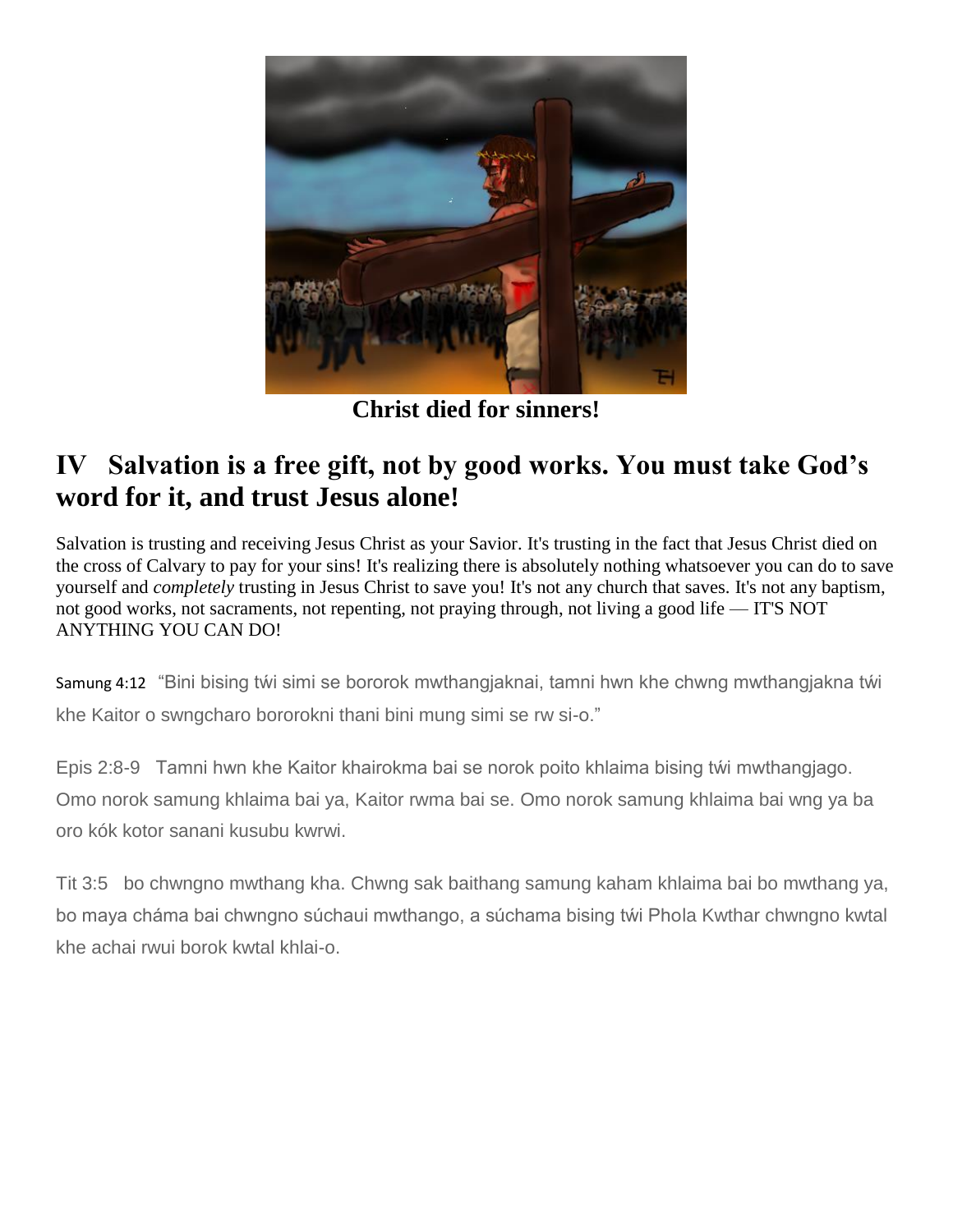

# **V We must put our faith and trust in Christ in order to be saved.**

Rum 4:24 Chini Subrai Jisuno kwthwini mwthangwi tisanaino poito khlaiwi chwng kaham hwnwi romjaknairokni bagwibo o kók swijak kha.

Rum 10:9-10,13 "Jisu se Subrai," hwnwi búkhúk bai gosi khe, phiya Kaitor bono kwthwini mwthangwi tisa kha hwnwi bwkha bai poito khlai khe, hakhe nwng mwthangjaknai. Tamni hwn khe bwkha bai poito khlaiwi Kaitor bai kaham hwnwi romjago; búkhúk bai gosiui mwthangjago. Elembago hai hwnwi sama hai, "Subraini mungwi ringnai borok bo se mwthangjaknai."



*If you want to accept Jesus Christ as your Savior and receive forgiveness from God, here is prayer you can pray. Saying this prayer or any other prayer will not save you. It is only trusting in Jesus Christ that can provide forgiveness of sins. This prayer is simply a way to express to God your faith in Him and thank Him for providing for your forgiveness.*